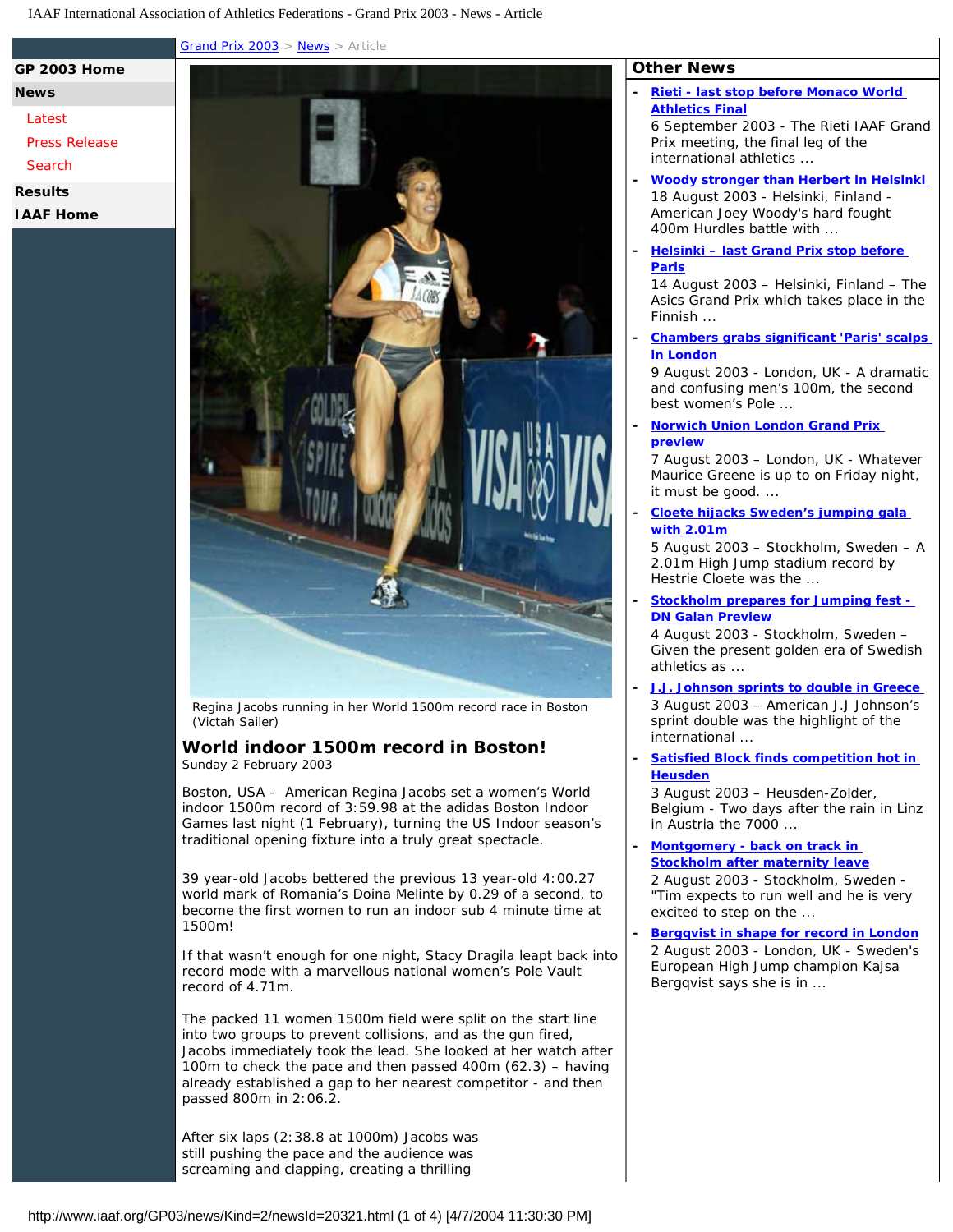atmosphere in the Reggie Lewis Centre, which had attracted a sell-out crowd  $(4000+)$ .

Jacobs passed 1200m in 3:12.0, and now it was really just her against the watch. She certainly appeared to be keeping up the pace in the last 300m, and that was verified when the 'rolling clock' stopped at 4:00.00.



(USA) (Getty Images)

With the stadium announcer telling the crowd to wait for the official time, seconds later the precise finishing time of 3:59.98 was confirmed. Romania's Elena Iagar finished second in 4:09.91.

Jacobs, who will celebrate her 40th birthday on 28 August, had finally broken the four minute barrier, a mark which she has been so close to so many times before outdoors. Her previous indoor best was 4:03.45 in New York in 2000.

Having been competing since 1977, Jacobs ran 4:00.46 as early as 1988, though her previous personal best at the distance outdoors was the 4:00.35 clocking she set when winning the World Championship silver medal in Seville in 1999. She also took the World outdoor silver medal in 1997, and was World Indoor 1500m Champion in 1995.

Last night, Jacobs' magic sub-4 mark improved Mary Slaney's 23 year old American record (4:00.8), and earned an additional \$25,000 from the meeting organizer for the World record.

"It feels pretty amazing! The hardest part was standing there, waiting to find out if I broke the World record," confirmed an elated Jacobs. "In 2000, I felt like I was in the best shape of my life, and I never knew if I'd get there again. I pushed and pushed, and now I'm back. I'm thrilled!"

"I had 16 weeks of the best training I've ever had. I knew it was possible to break the record, but you have to get up and hope the track gods are with you. Now, the trick is to keep running fast. I've always run fast here. The crowd is amazing, and it's a great track with soft curves."

In the women's Pole Vault, Stacy Dragila started with a vault of 4.31 metres, and took every height until 4.51 with her first attempt. 4.61 came with a second time clearance and then her new American record of 4.71, with her first effort! Then she tried three times at the World record height, 4.76, but was not very close with any of the attempts.

"I think my speed was doing it for me tonight. I was aggressive on the last two steps of my approach, which allowed me to be on a bigger pole," said Dragila. "It gave me a lot of confidence to come out here, knowing what I've been doing in training. This is where I want to be."

Jacobs and Dragila were of course top of the bill but away from this duo's spectacular night of performances, there was a lot else happening.

Maurice Greene won the 60m dash in 6.52, respectively 0.04 and 0.05 ahead of his two countrymen Jon Drummond, and reigning World Indoor Champion Tim Harden. Greene is definitely back, and his main goal for 2003 is the World Championships both indoors and outdoors.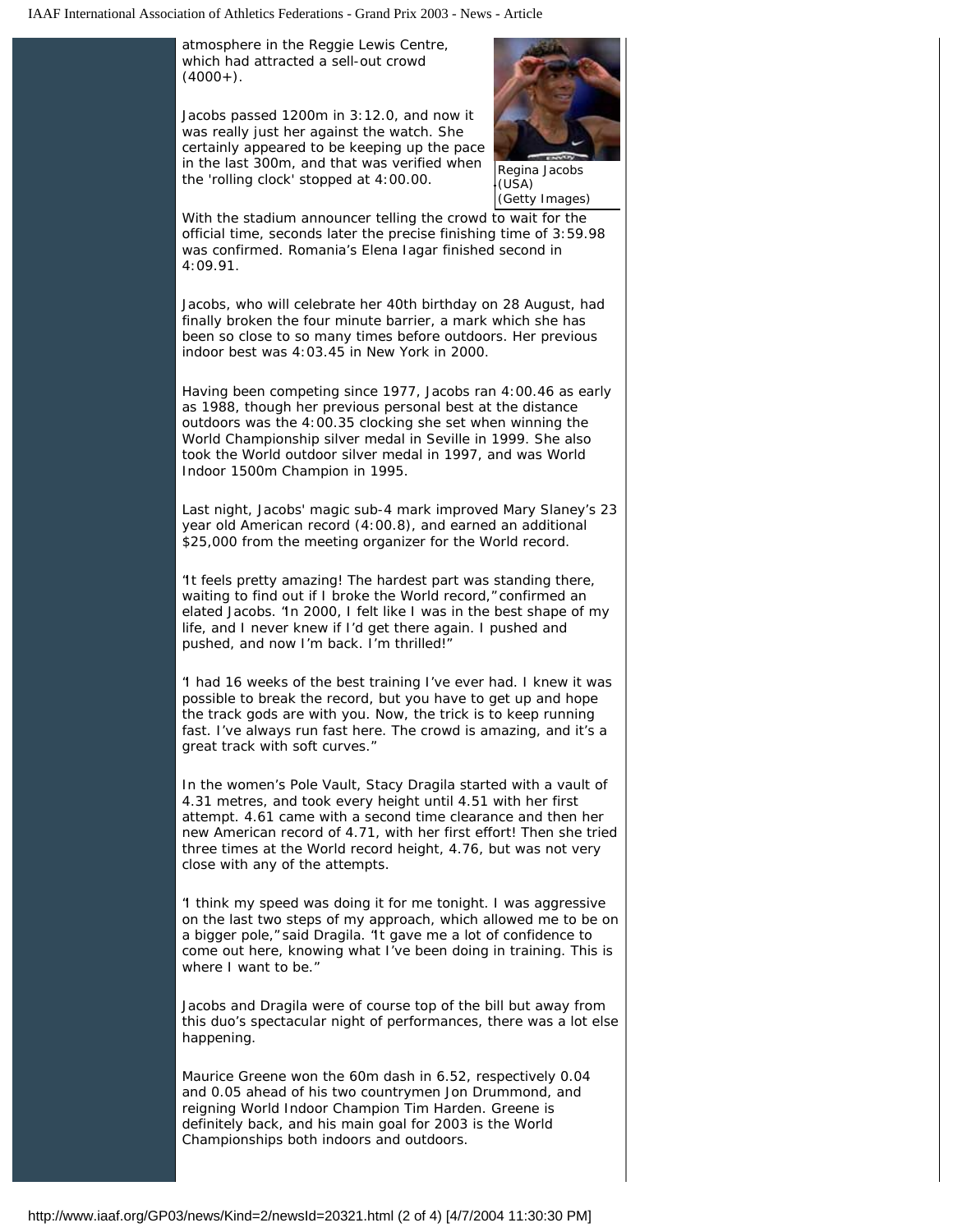| "I'm getting the rust out. I think it was a pretty good race for<br>being my first real competition of the year. I kind of scared<br>myself at the start because I got out of the blocks so quickly,<br>then I hesitated, so I had to pick it up in the middle. I was next<br>to Jon Drummond and he's one of the best starters in the world.<br>I couldn't believe I got out of the blocks like that," confirmed<br>Greene. |  |
|------------------------------------------------------------------------------------------------------------------------------------------------------------------------------------------------------------------------------------------------------------------------------------------------------------------------------------------------------------------------------------------------------------------------------|--|
| Kenya's Bernard Lagat won the men's 1500m in 3:38.15, only<br>0.19 ahead of compatriot Laban Rotich. The US top middle<br>distance runner of 2002, David Krummenacker, finished third in<br>3:39.04, and missed the US record by less than a second.                                                                                                                                                                         |  |
| Darvis Patton (USA) won the 200m dash in 20.73, and in the<br>3000m, college man Alistair Cragg of Ireland surprisingly beat all<br>the Africans to win by almost a second in a new collegiate record<br>of 7:45.22. Olympic 1500 m gold medallist Noah Ngeny (KEN)<br>finished second.                                                                                                                                      |  |
| Savatheda Fynes from Bahamas won the women's 60m dash in<br>7.16, Jenny Adams (USA) the 60m Hurdles in 8.04, just 0.01<br>ahead of Melissa Morrison. While Ethiopian Meseret Defar took<br>the 3000m in 8:57.22. Tonique Williams (Bahamas) won the<br>women's 400 in 52.57, and Alice Schmidt the 800 in 2:05.75.                                                                                                           |  |
| The USA Track & Field's 2003 Indoor Golden Spike Tour contains<br>four meetings and next stop is the classic Verizon Millrose<br>Games in New York City on 7 February.                                                                                                                                                                                                                                                       |  |
| (NB. Women's 1500m splits – unofficial)                                                                                                                                                                                                                                                                                                                                                                                      |  |
| <b>Jonas Hedman for the IAAF</b>                                                                                                                                                                                                                                                                                                                                                                                             |  |
| <b>RESULTS</b><br><b>USA unless stated</b>                                                                                                                                                                                                                                                                                                                                                                                   |  |
| MEN                                                                                                                                                                                                                                                                                                                                                                                                                          |  |
| 60m<br>1. Maurice Greene 6.52<br>2. Jon Drummond 6.56<br>3. Tim Harden 6.57                                                                                                                                                                                                                                                                                                                                                  |  |
| 200m<br>1. Darvis Patton 20.73<br>2. John Capel 20.91<br>3. Godfrey Herring 21.52                                                                                                                                                                                                                                                                                                                                            |  |
| 800m<br>1. Otukile Lekote (BOT) 1:48.07<br>2. Derrick Peterson 1:48.10<br>3. Daniel Caulfield (IRE) 1:48.62                                                                                                                                                                                                                                                                                                                  |  |
| 1500m<br>1. Bernard Lagat (KEN) 3:38.15<br>2. Laban Rotich (KEN) 3:38.34<br>3. David Krummenacker 3:39.04                                                                                                                                                                                                                                                                                                                    |  |
| 3000m<br>1. Alistair Cragg (IRE) 7:45.22<br>2. Noah Ngeny (KEN) 7:46.21<br>3. Markos Geneti (ETH) 7:4                                                                                                                                                                                                                                                                                                                        |  |
| WOMEN                                                                                                                                                                                                                                                                                                                                                                                                                        |  |
| 60m<br>1. Savatheda Fynes (BAH) 7.16                                                                                                                                                                                                                                                                                                                                                                                         |  |